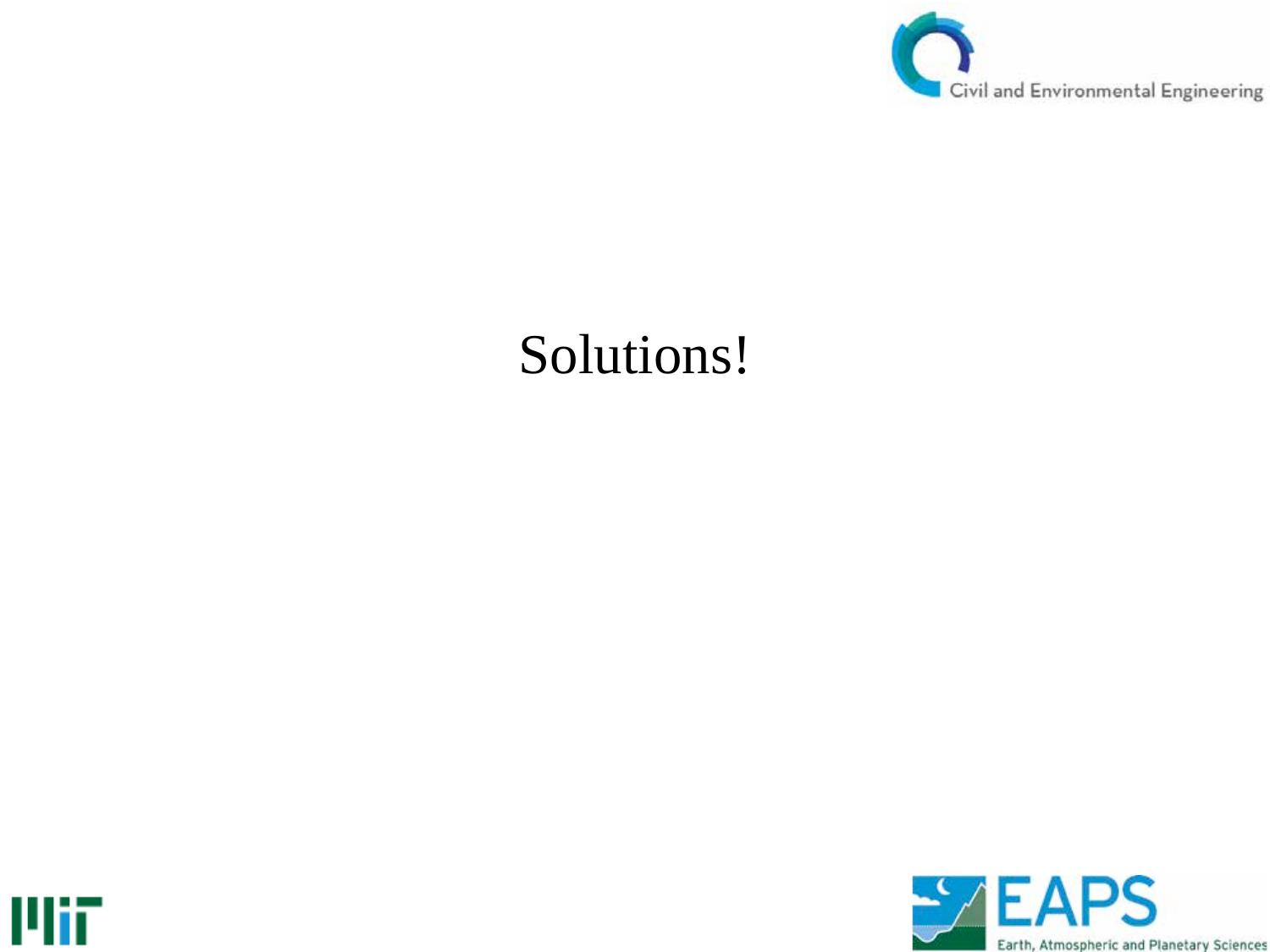#### New Methods : Less Shatter





Modified cloud probe (Korolev et al., EC): in use since ~2010. Appear to measure better; e.g. 10's to 100's per liter ice (not 10's- 100's per cc !)



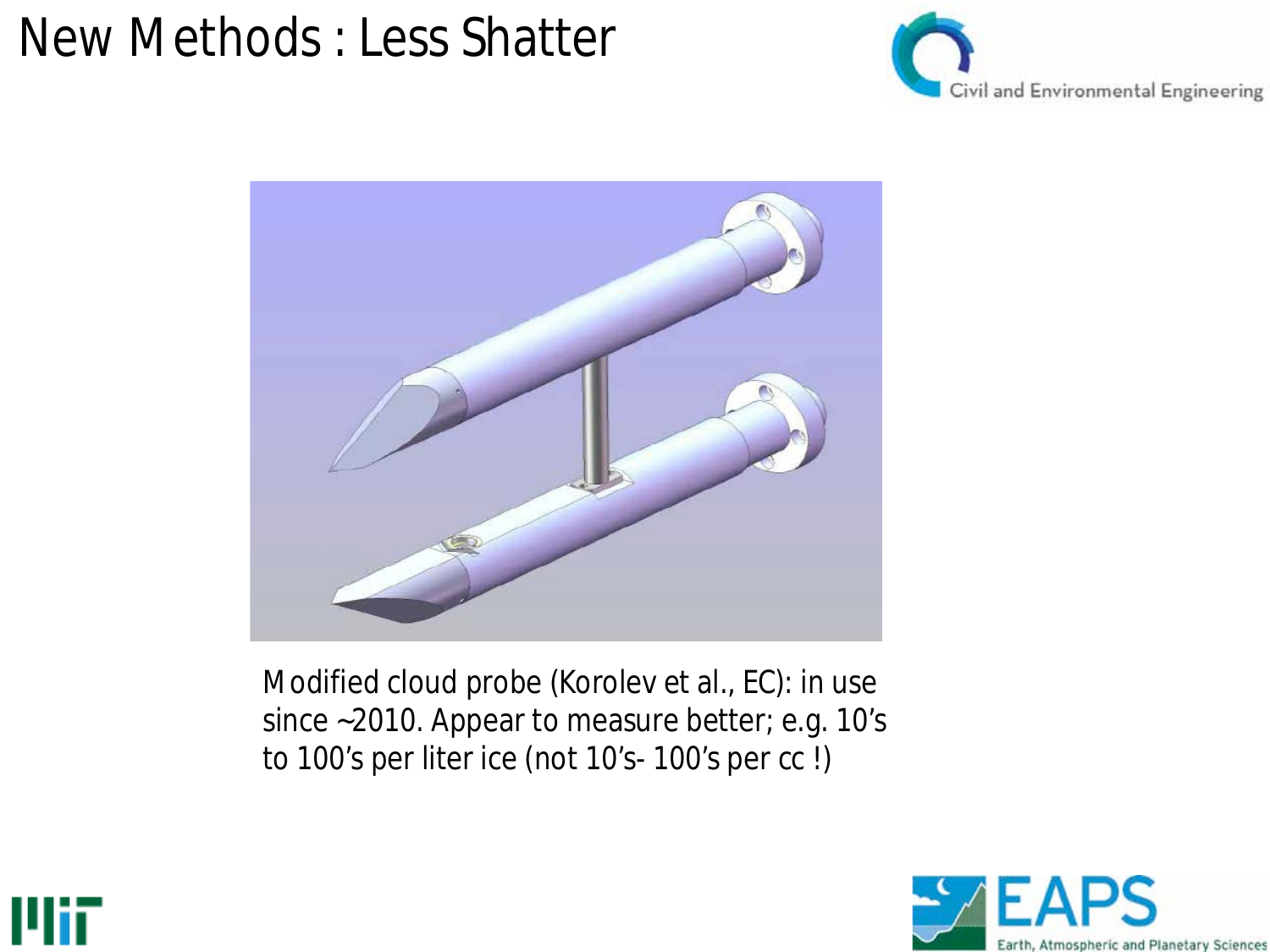





FormLabs and Roesch, Koolik, in prep, 2017

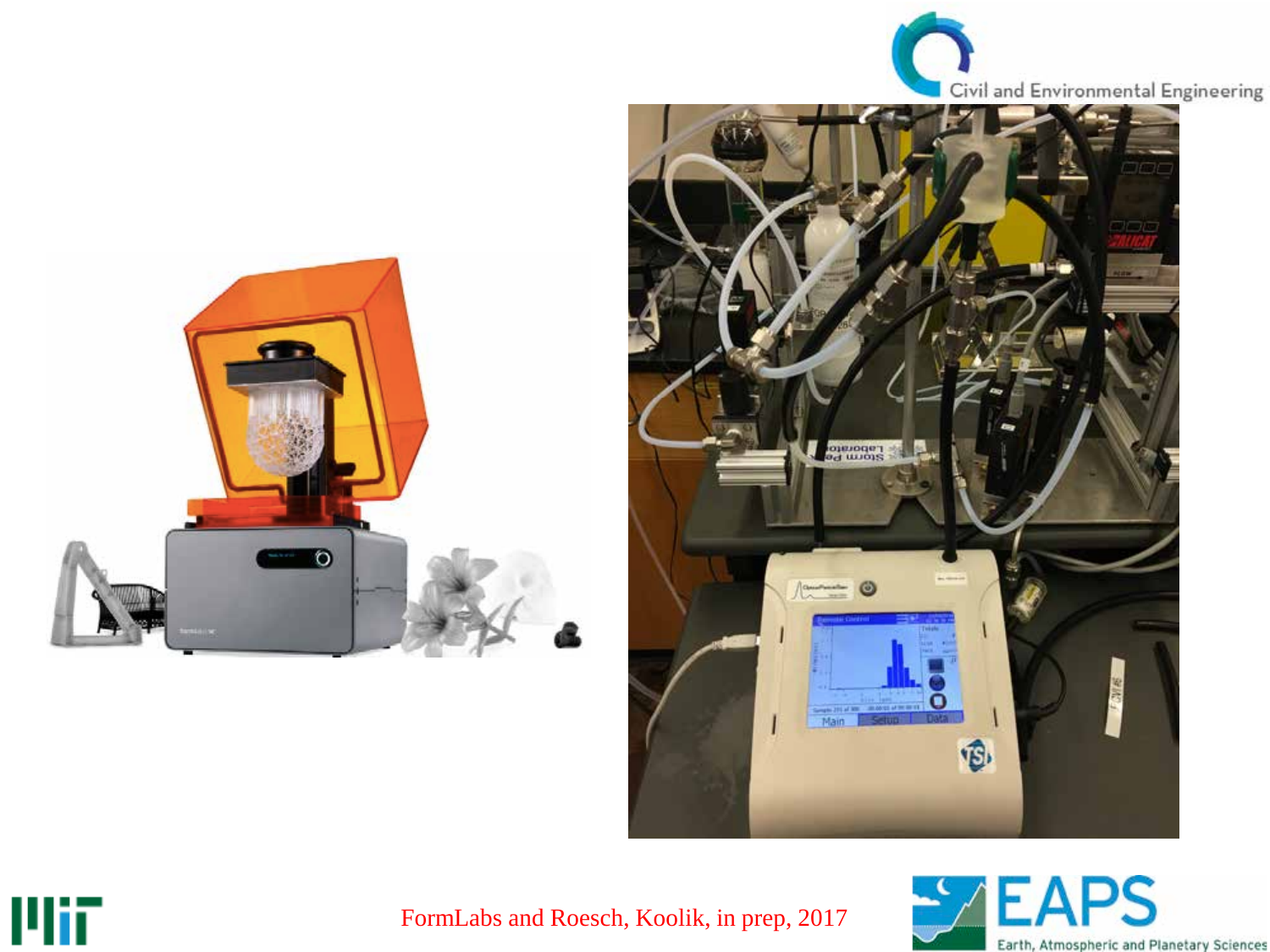

#### This Is An Important Lesson!

- These instruments helped launch our field
- •However, idealized instruments don't exist in the real world
- Any measurement should be re-evaluated, especially in light of conflicting data



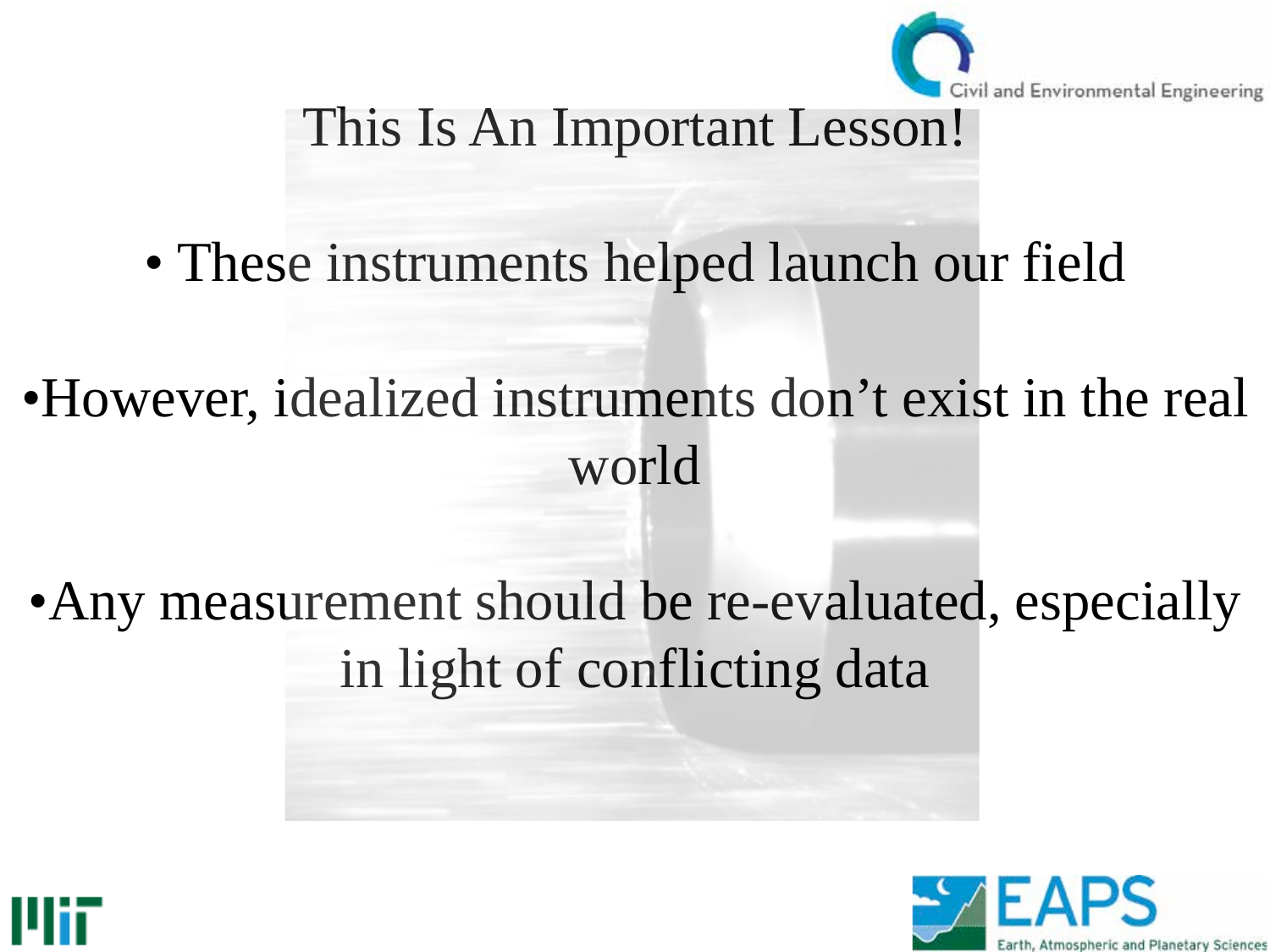

#### What Have We Learned? (Earth)



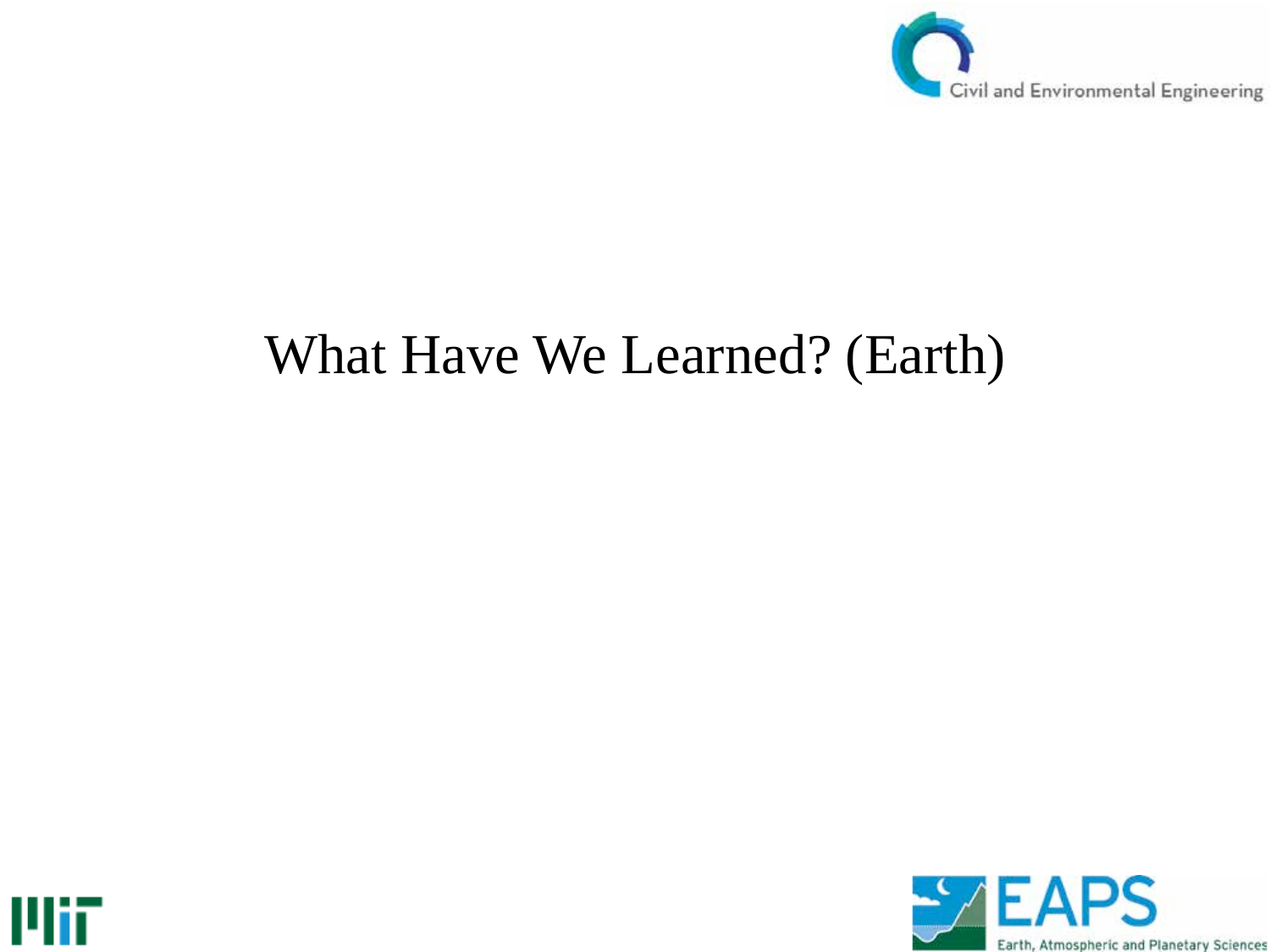## Aside: Categories





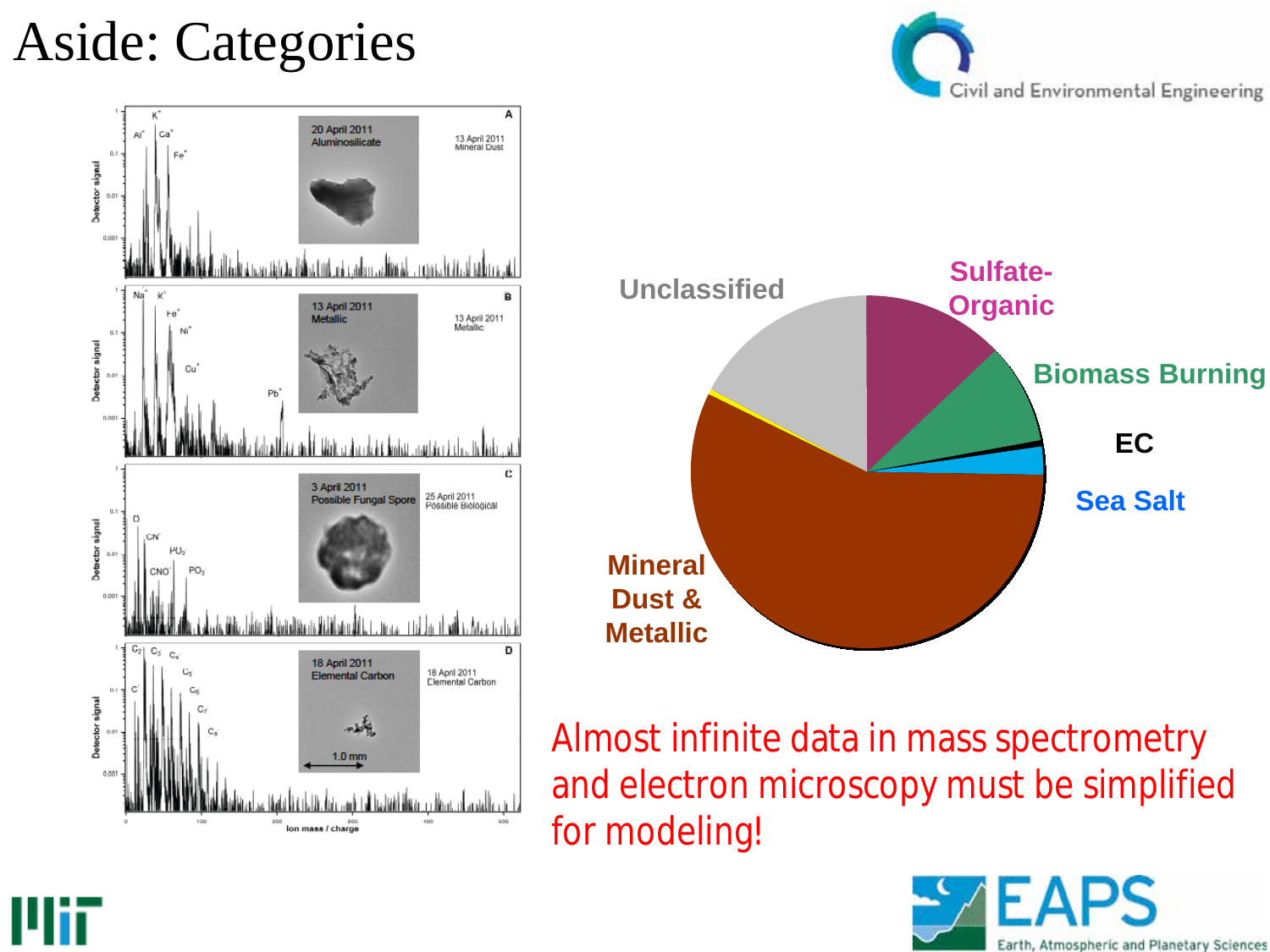## Results from IRs





Results:

- 1. The majority of cirrus Irs were mineral dust and metallic particles (>60%) (even though they were a few % of the background)
- 2. Only 2 flights in 29 appeared to be from homogeneous freezing
- 3. Commonly inferred IN from biological material and black carbon were <1% of the IRs

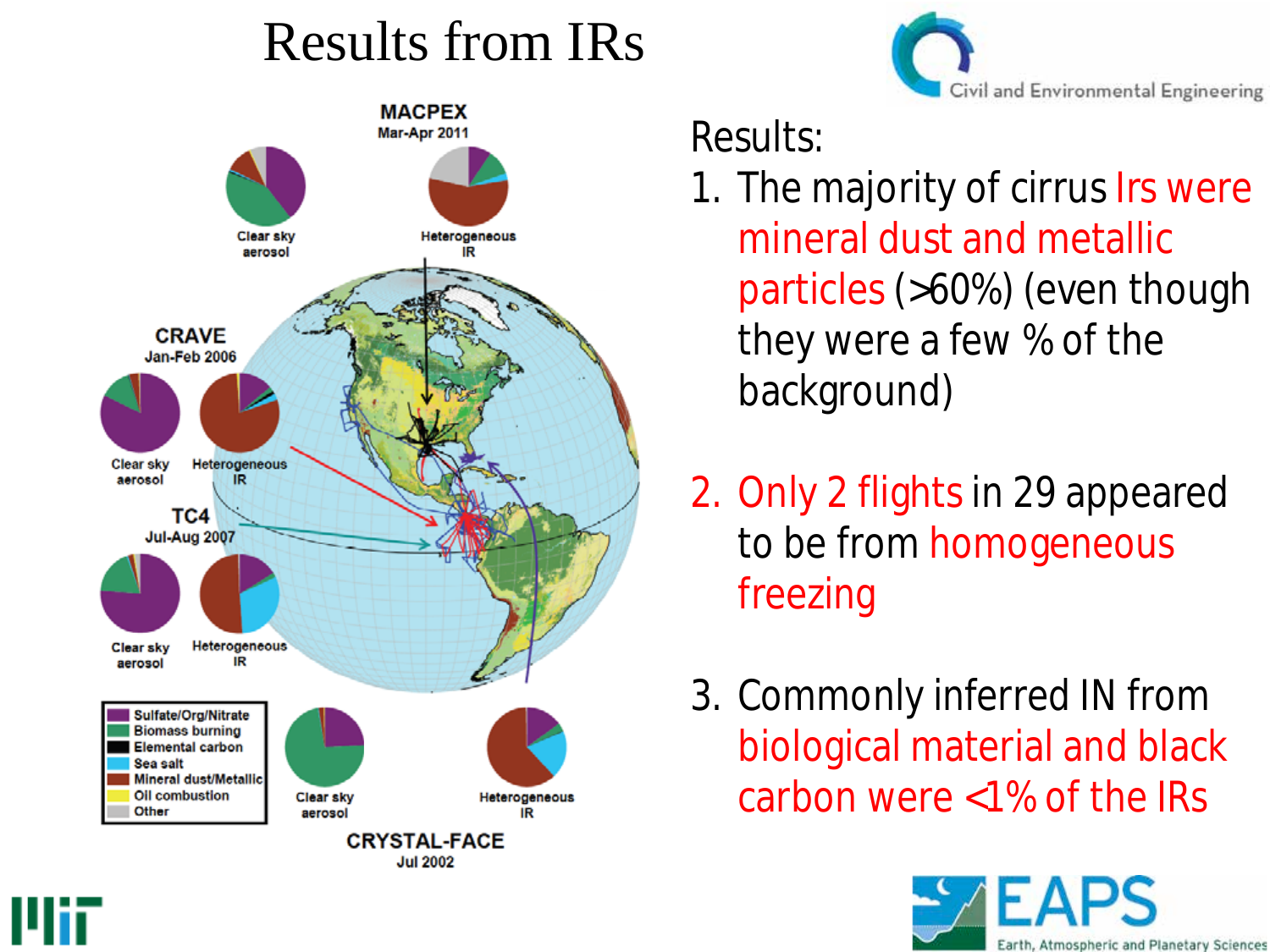

## Reaching For The Stars



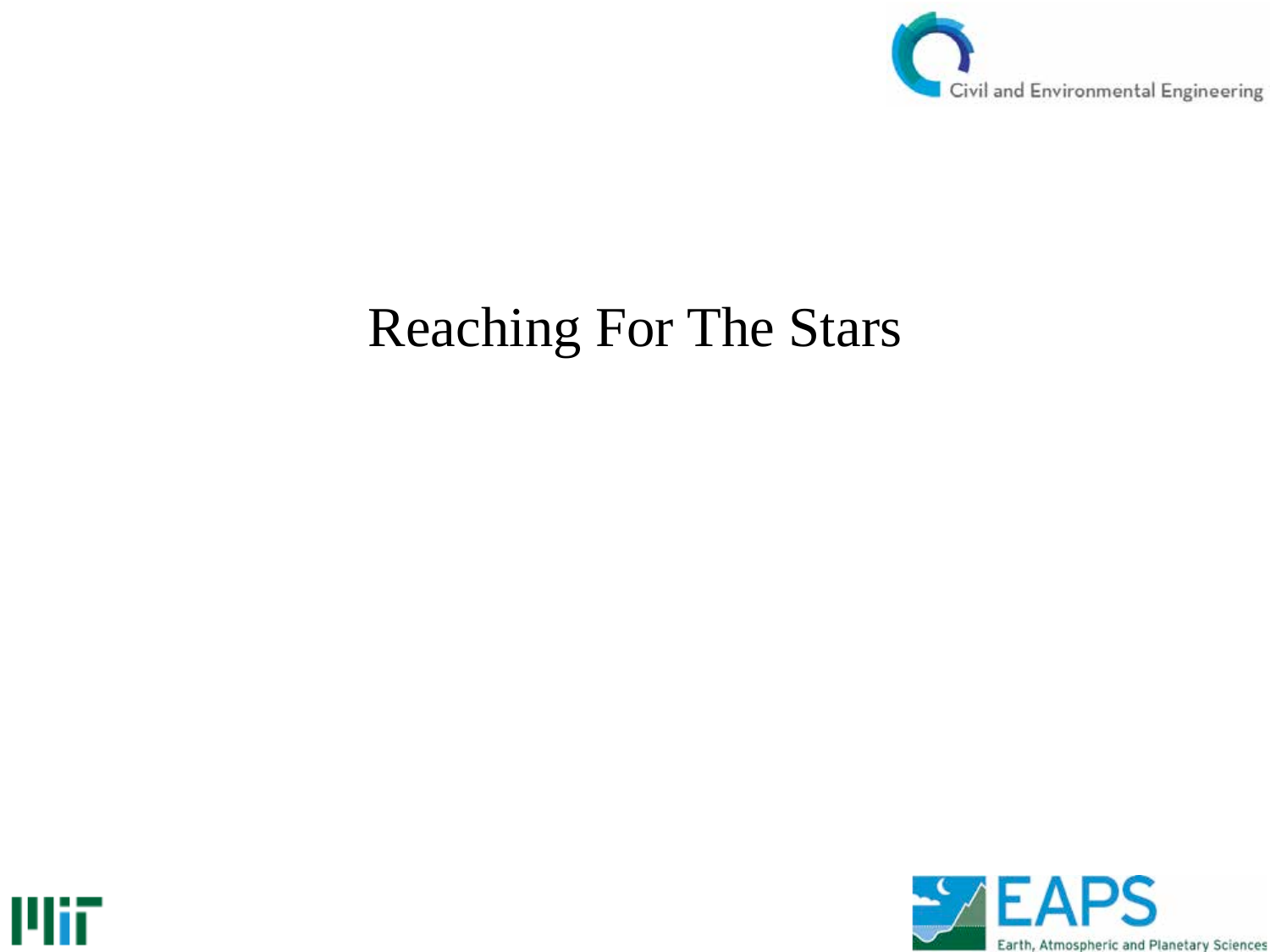# On Mars : Water and  $CO<sub>2</sub>$  Ice



Important in the water cycle of planets such as **Mars** 

More complex : water, carbon dioxide, and mixed composition

Current assumption of equilibrium (100% RH) conditions or terrestrial cirrus (130% RH) (incorrect!)

> **Mars Water-Ice Clouds and Precipitation** J. A. Whiteway, et al. Science 325, 68 (2009); DOI: 10.1126/science.1172344